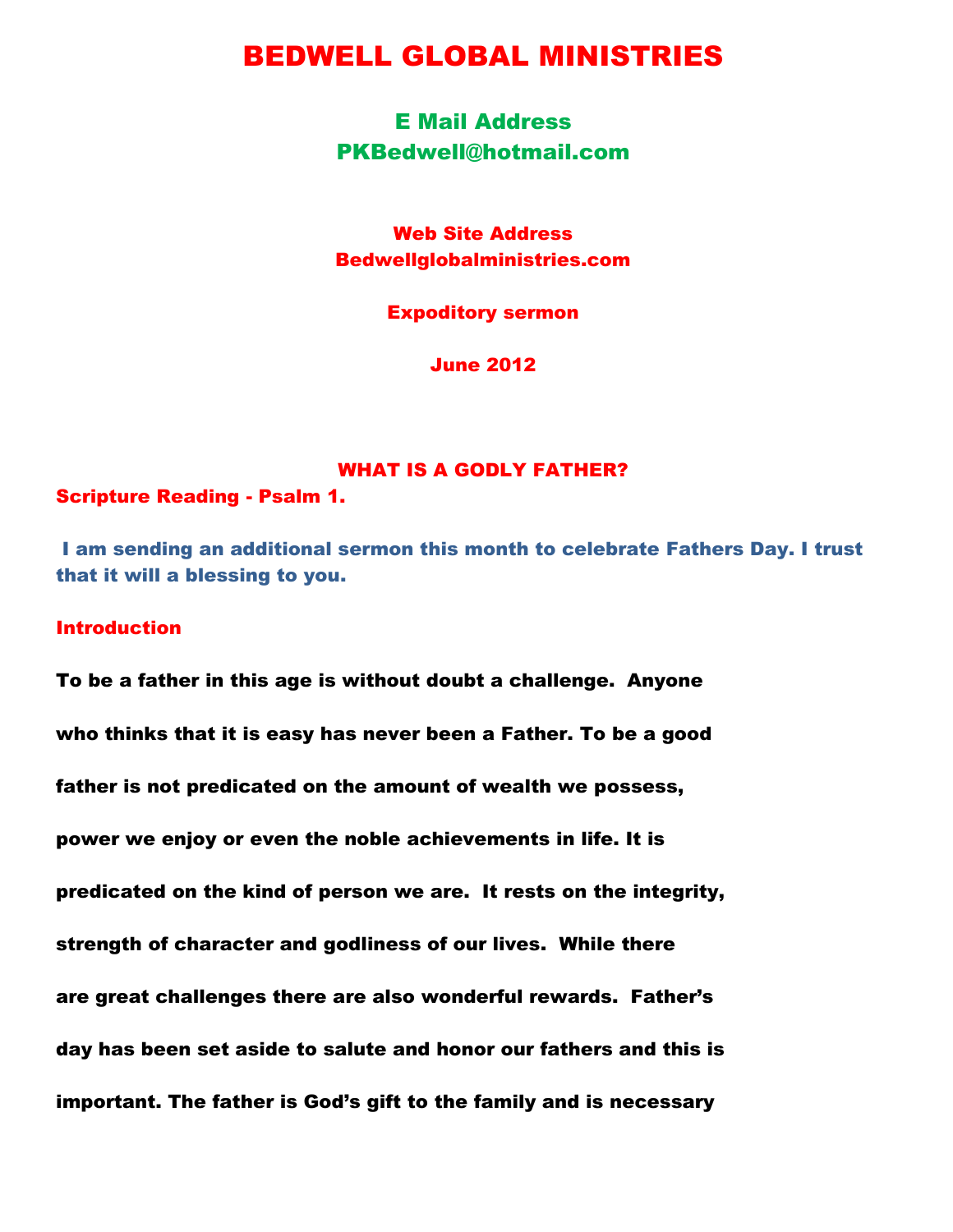to developing a balanced family life. While the family does not expect the father to be a person of perfection, there is a very real sense in which they look up to him as a role model for living. Children are very observant - They catch every attitude - watch every action and listen to every word spoken. This in itself is challenging. For everything we do and say are seeds planted in the fertile hearts and minds of our children. Small children especially interpret their father in simplistic terms, and make statements about them with disarming honesty, but generally without rancor or venom. They simply tell it like they see it. The point is they see it. The father of five children had won a toy at a raffle. He called his sons together to ask which one should have the present. "Who is the most obedient" he asked. "Who never talks back to mother?" "Who does everything she says?" Five small voices answered in unison. "You play with it daddy." It is amazing how observant they can be. One day a young mother and her kindergarten-age son were driving down the street. The inquisitive little boy asked, "Mom, why do the idiots only come out when Daddy drives." Fathers are generally very protective of their daughters and who they date and no man quite measures to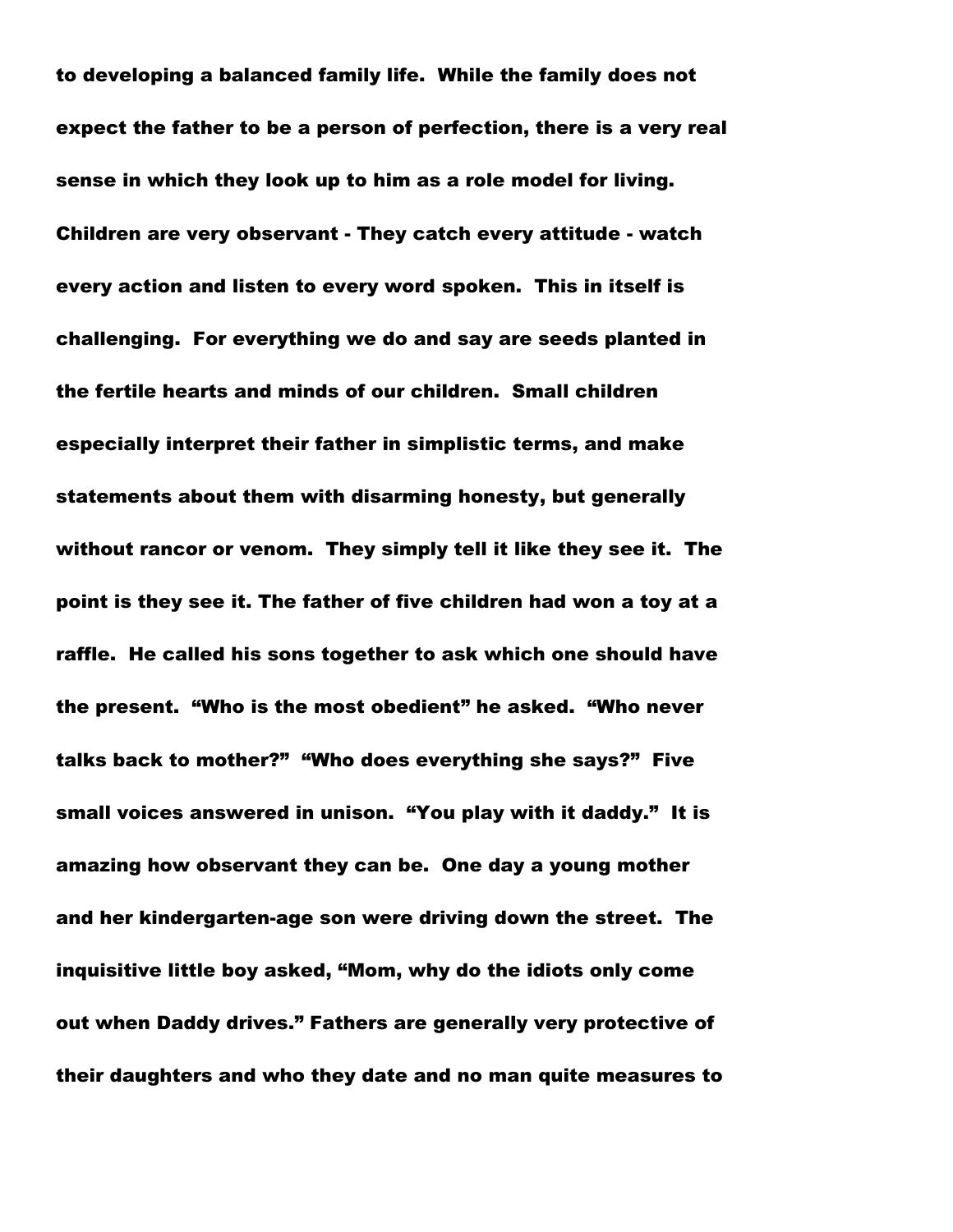the daughter. One father said that "one of the great mysteries of life is how the idiot that your daughter married can be the father of the smartest grandchildren in the whole world. Be that as it may the father is important to the security and development of the family. He is to be the spiritual leader of the family not only in word but in deed. Above he is expected to be a godly father.

This an extremely challenging and even daunting task. Yet it is not an impossible task. The scripture outlines the possibility of living the godly life. The passage of scripture on which we are focusing sheds light on what a godly man is. Psalm 1 has something to say to the modern father about the wonderful possibilities of living the godly life. He does this by comparing the godly man with the ungodly man. The lifestyle of the man who is obedient to God is set alongside the lifestyle of the man who is disobedient to God. In doing so they are brought into sharp contrast. The contrast is also clearly defined by bringing together the first and last words of the Psalm. In verse 1 the word "blessed" is highlighted, and in verse 6, the word "perish" is emphasized. Blessed or happy in the Hebrew is in the plural and it reads like this "O the happinesses" (while there is no such word in English) it does convey the state of the man who does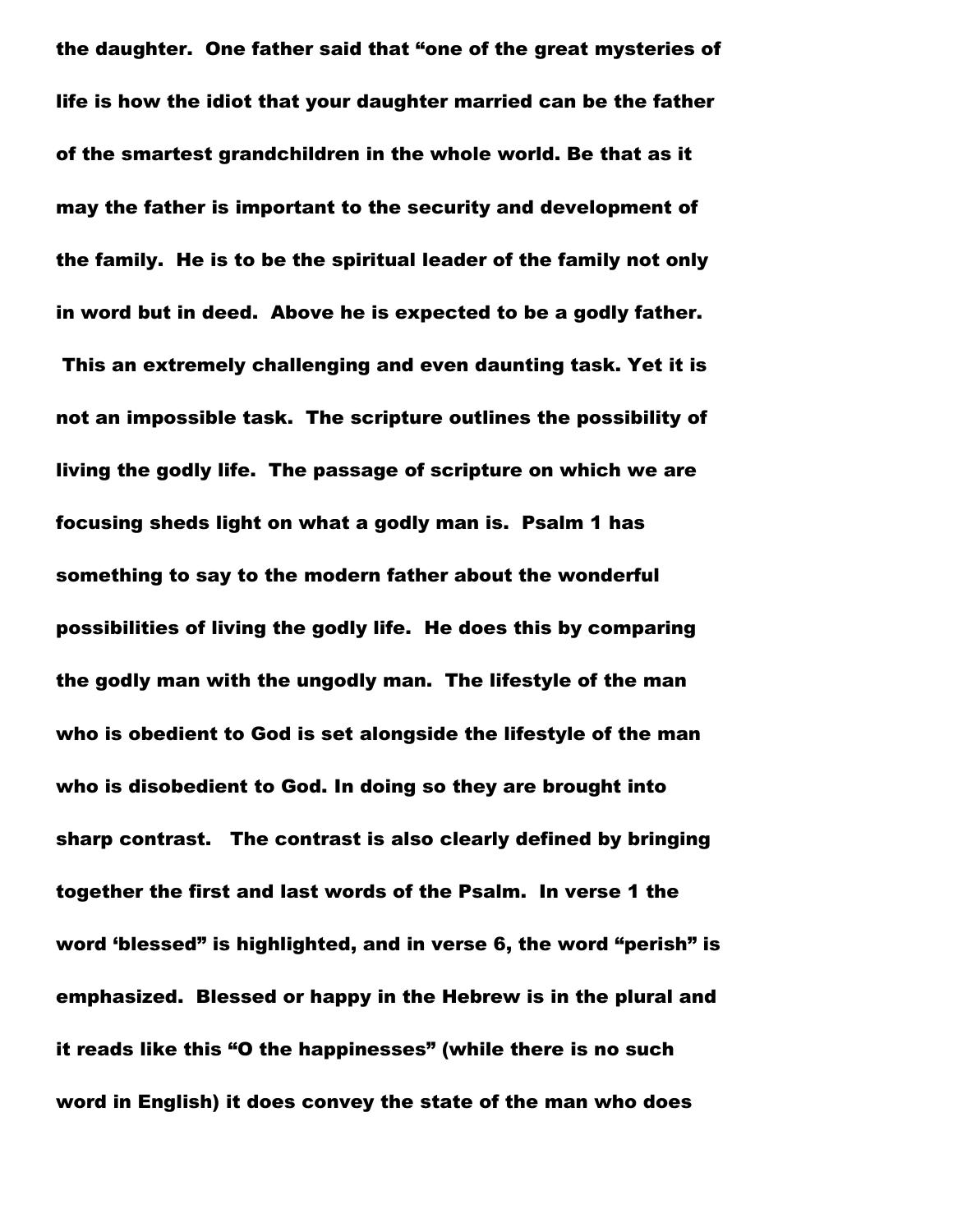not participate in the sinful life. Blessedness or happiness is a direct result of obedience to God, whereas the word "perish" is the consequence of disobedience to God.

You will note that the Psalm begins with blessing and ends with an indictment. One has said is that at the end of the day human beings are basically of two kinds;

First they may be righteous; if so God protects their way. Second they may be wicked, and for the wicked, the final destiny is doom. One has rightly pointed out, that the doom of the wicked, as it is expressed in this Psalm, is not primarily a punishment, any more than the happiness of the righteous is a reward. Each is presented as the inevitable natural outcome or result of a chosen way of life. In other words what is sown in life will be reaped. It is clear then, that the fruit of obedience to God is happiness, and the consequence of disobedience to God is ultimately doom.

This is the inflexible and unchangeable law woven into our world system. You cannot change it. It is a timeless principle. There are always consequences to our actions. This briefly is the message of this Psalm. The man who is obedient to God will give evidence of that obedience and verses 1-3 describe the fruit of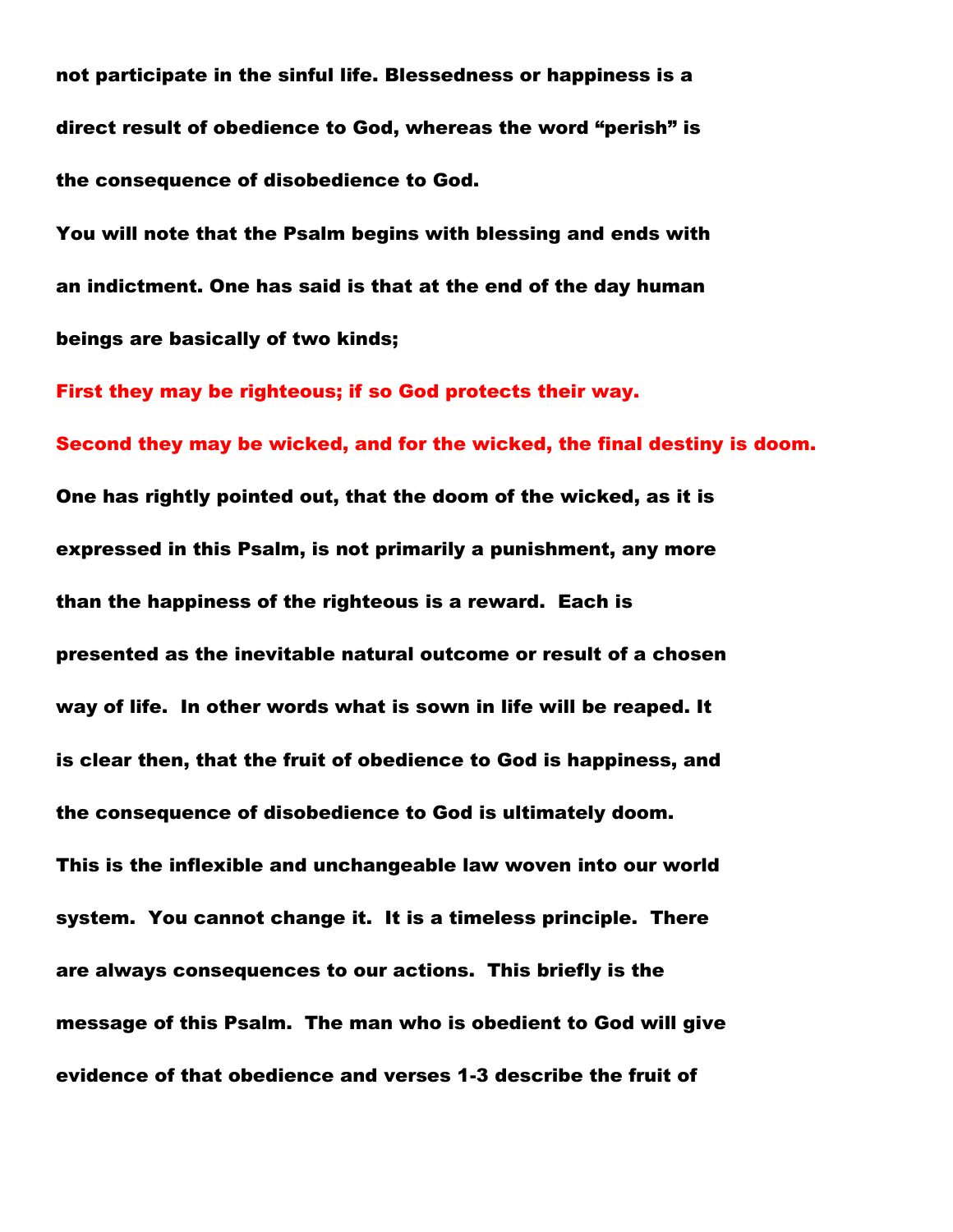obedience to God as Godliness. A Godly life is fundamental to a happy home. It is the basis for establishing a family with strong moral and spiritual values.

What then are the characteristics of the Godly man as described in Psalm 1? Note that this godly man,

### 1. DEMONSTRATED DISCERNMENT. Psalm 1:1-2.

The man in the psalm has obviously made an assessment of what life is all about, and on the basis of that assessment has chosen to go with God. He clearly saw with a piercing clarity what was of eternal value. There are two ways in which he demonstrates his discerning spirit. The first way is revealed in,

#### a. THE DIRECTION HE CHOSE IN LIFE. Psalm 1:1-2.

The Psalmist says in verse 1 "Blessed is the man who does not walk in the counsel of the wicked or stand in the way of the sinners or sit in the seat of the scornful, But his delight is in the law of God and on His law he meditates day and night." The key words in this verse are "walking"! "standing!" "delighting!" and "meditating!" The sum of all of these things indicate the direction this righteous man took in life. This life style was not imposed upon him as some would have us think. The pathway he took was his choice, and choice determines direction and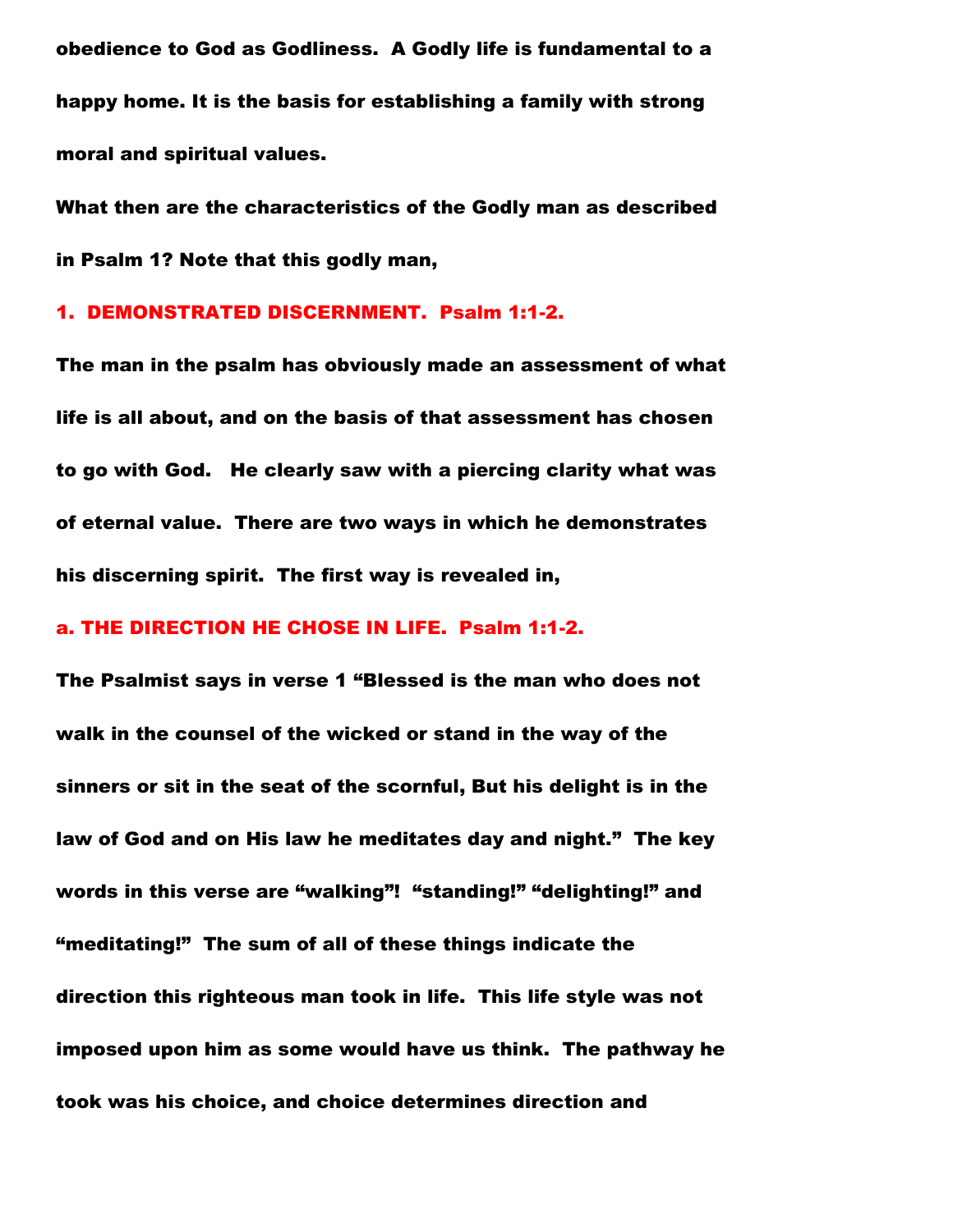character, and character ultimately determines destiny. This godly man"s character was formed by four fundamental choices.

First note. i. The God He Chose to serve. Psalm 1:2. "His delight is in

the law of the Lord." Second

ii. The Discipline He Chose to Observe. Psalm 1:2. "His delight is

in the Law of God." Third

iii. The Law He Chose to Make Part of His Life. Psalm 1:2.

"On His Law meditates day and night.." This is indicates more than a daily cursory superficial reading of God"s Word or a casual glance at its truth. "On God"s law does he meditate day and night.

#### Finally note

#### iv. The people with whom he chooses to associate.

"He does not walk in the counsel of the wicked or stand in the way of sinners or sit in the seat of the mockers." What is meant here is that the godly man divorces himself from the lifestyle of the wicked. He does not participate in their wickedness. He does not actively take the counsel and advice of the wicked. He is not advocating isolation from the world, or totally cutting himself off from sinners. It simply means that he does not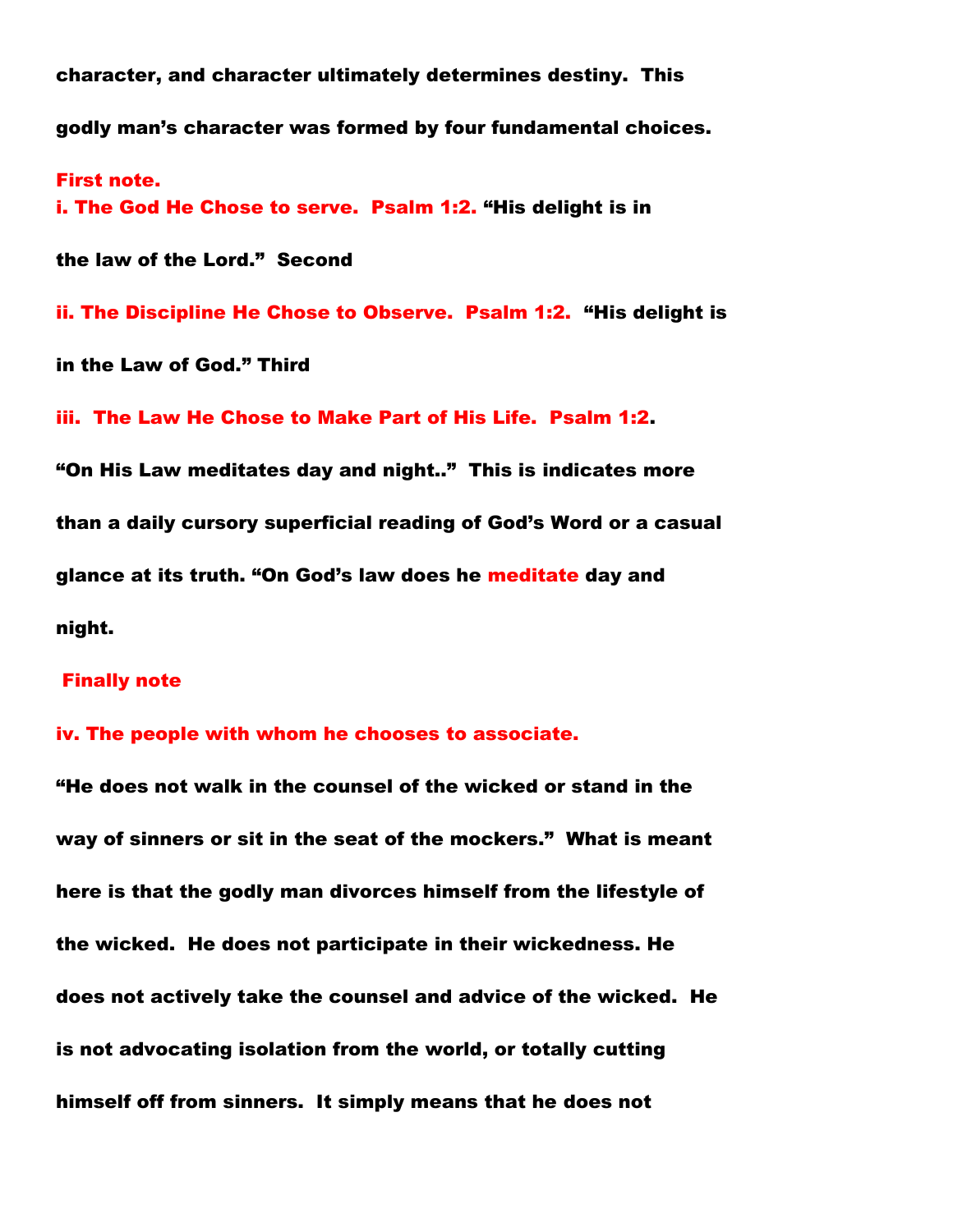actively participate in the ways of sin. The Godly man walks on a different pathway, with different priorities and will not engage in sinful activities. Solomon in the Book of the Proverbs 1:10,15- 16, writes "My Son if sinners entice you, do not give into them, do not go along with them, do not set foot in their paths, for their feet rush into sin." Happy is the man who does not participate in sinful ways. He is the man of great discernment. The discerning man chooses the way of the Godly in life. But further note b. THE DESIRE HE CULTIVATES IN LIFE. PSALM 1:2. "His delight is in the Law of the Lord and on His law he meditates day and night." He does not seek pleasure in the sinful pathways of sinners. His desire is the Word of God. He has an appetite for it. May father used to say "many like mini sermons because they have mini appetites". The righteous man"s appetite is in the Word of God. He delights in the Law of the Lord. His enjoyment is in God"s word. The Psalmist wrote in Psalm 119:47 "I delight in your commands because I love them, and in verses 70-72 he continues, "I delight in your law. do not let me stray from your commands. The law from your mouth is more precious to me than a thousand pieces of silver and gold." The prophet Jeremiah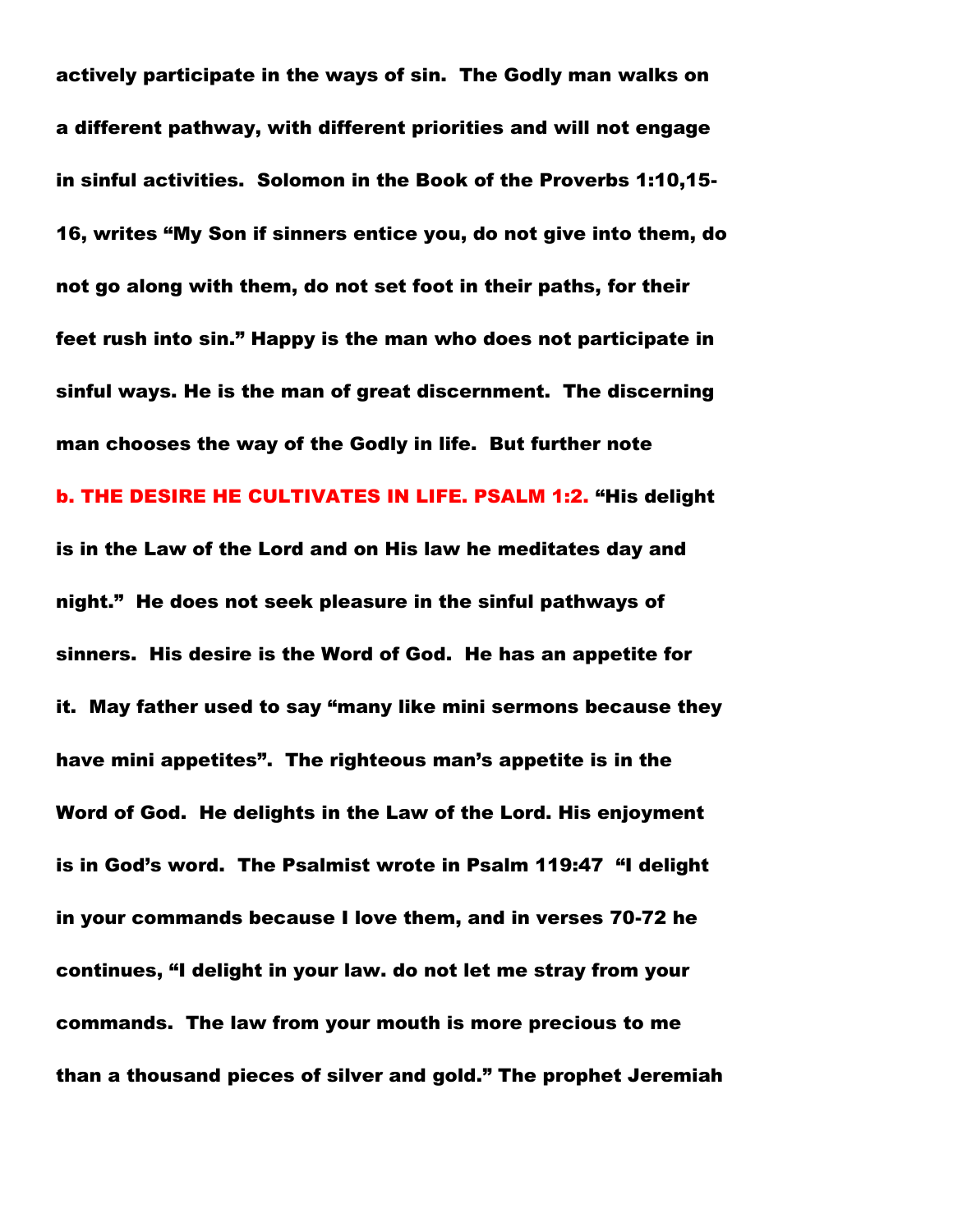gives the same testimony in his 15<sup>th</sup> chapter and verse 16 "When your words came I ate them, they were my hearts delight." Feeding on God"s word is indispensable to godly living. The Psalmist asks the question in Psalm 119:9-11, "How can man keep his way pure? By living according to your word. I seek you with all my heart; do not let me stray from your commands. I have hidden your word in my heart that I might sin against you." The righteous man delights in the law of God and this desire for God"s law leads him to make a diet of God"s word. On his law he meditates day and night. Primarily the law signifies the instruction that comes from God. The council of the ungodly cannot produce Godliness, and the advice of the wicked cannot yield the fruits of righteousness. What is clearly said, is that the Godly man does not seek counsel from the ungodly or the wicked, but from the Word of God. Man comes to live the godly life when he is immersed in the Word of God. The Godly man of this Psalm shows discernment by the direction he chooses and the desire he cultivates. Second note that

#### 2. HE DISPLAYS DEPENDABILITY. Psalm 1:3.

The Godly man says the Psalmist, is "like a tree planted by streams of water which yields its fruit in season and whose leaf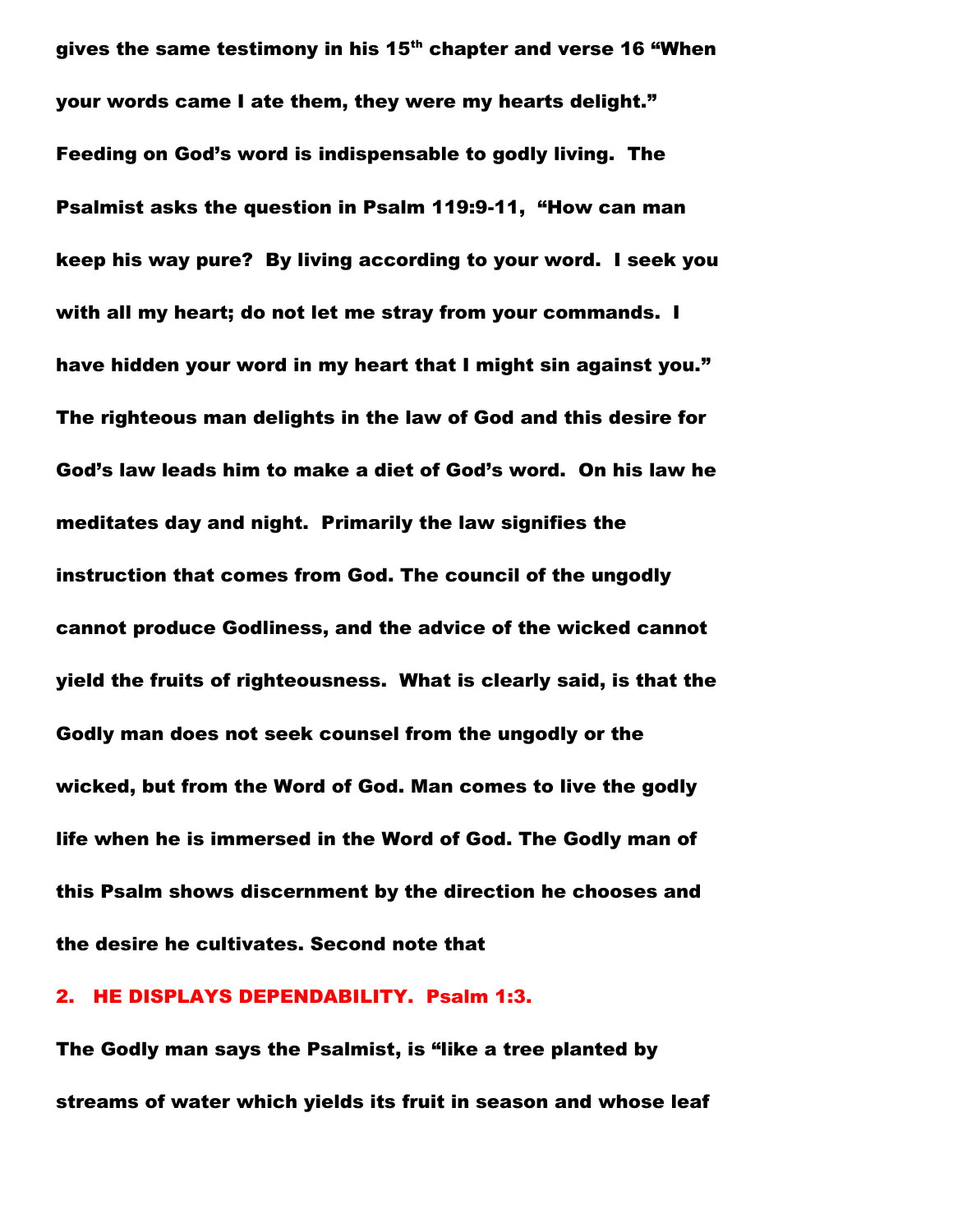does not wither. Whatever he does prospers." What comes through here is that the righteous man is stable therefore dependable. Now because the righteous man is dependable he lives

a. DISTINCTIVE LIFESTYLE. Psalm 1:3. "…he is like a tree planted by the streams of water. The tree referred to is not a wild tree which grows on the plains scattered cross the tropical hinterland. This tree has been deliberately planted by the streams of water. The one who did the planting showed great discernment. He chose the place of planting well. This tree is planted - it is fixed - it is rooted by a stream. Then the Psalmist makes a comparison. The righteous man is like a tree planted by the streams of water……..not so the wicked! They are like the chaff which are tossed about by the wind and blown away. The tree planted by the water will be able to withstand, the storms, the wind and the sun. The chaff, however moves where the wind takes it. It has no resistance, and no stability and therefore no dependability. The wicked are not rooted anywhere. The truly righteous man is stable and therefore dependable. He is not in and out of the faith. Not spiritually hot one moment and cold the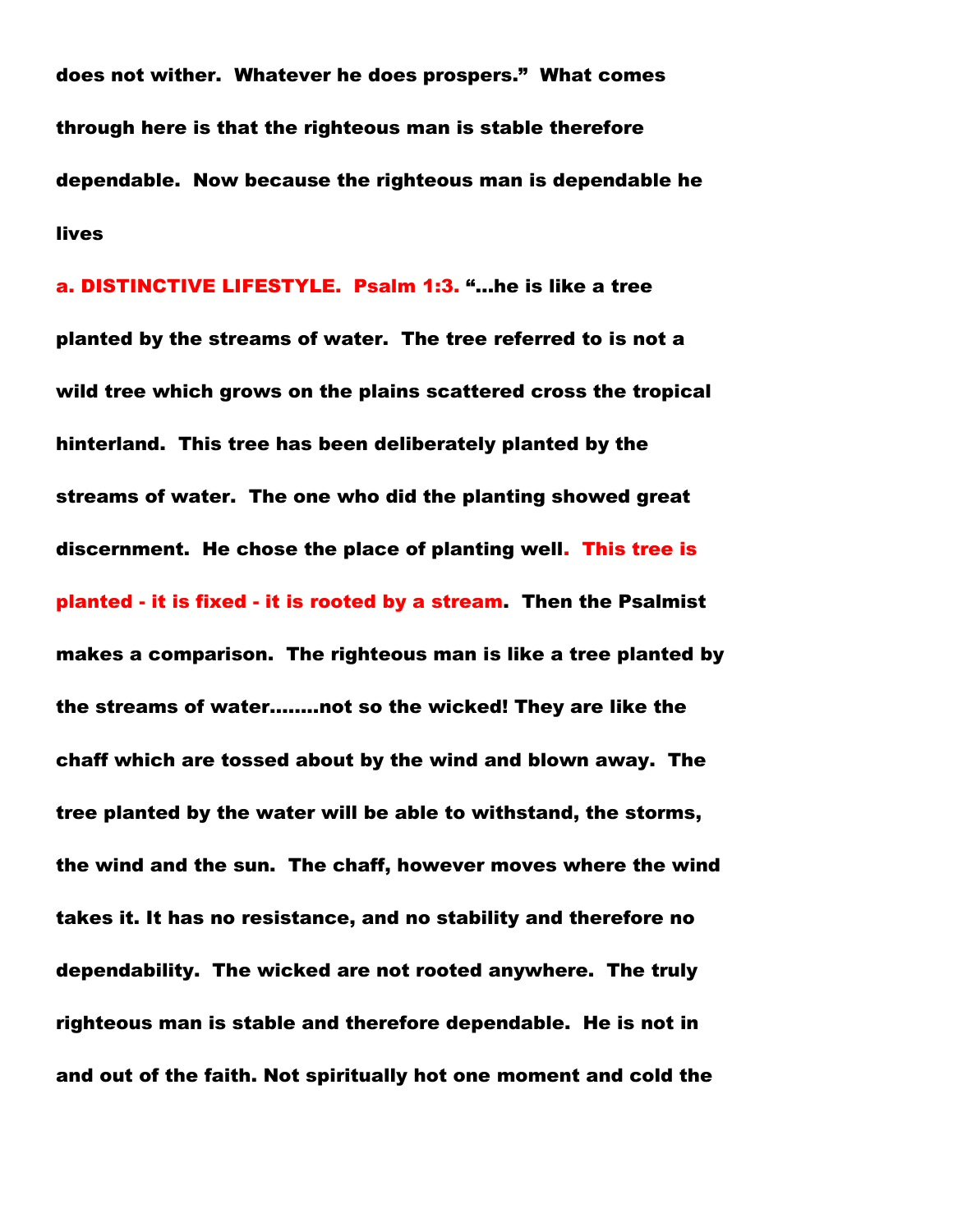next. Not carried away by every wind of doctrine. He is planted by the streams of water. He is different than the wild trees. Furthermore the godly man is not only lives a distinctive lifestyle, he lives

b. DYNAMIC LIFESTYLE. Psalm 1:3 He is like a tree planted by streams of water which yields it fruit in season and whose leaf does not wither. Whatever he does prospers." The Psalmist sees that the righteous man is dynamic in three ways. His life is marked by;

i. Productivity. Psalm 1:3. It "yields its fruit in season…" The secret of its fruitfulness lies in the fact that it is planted by streams of water not stagnant pools. The drought that brings barrenness does not affect this tree. It relies on the streams. They are an unfailing source of life and therefore it is able to produce fruit. Streams in the desert will produce fruit in the desert. The tree that is planted by the streams will yield fruit in season. A strong comparison can be made here with the words of Jesus to his followers; He said "if a man remains in me and I in him, he will bear much fruit." He also made clear that, "Without me you can do nothing" It is in Him and from Him that we receive fruitful resources. He is the water of life. The fruit we bear will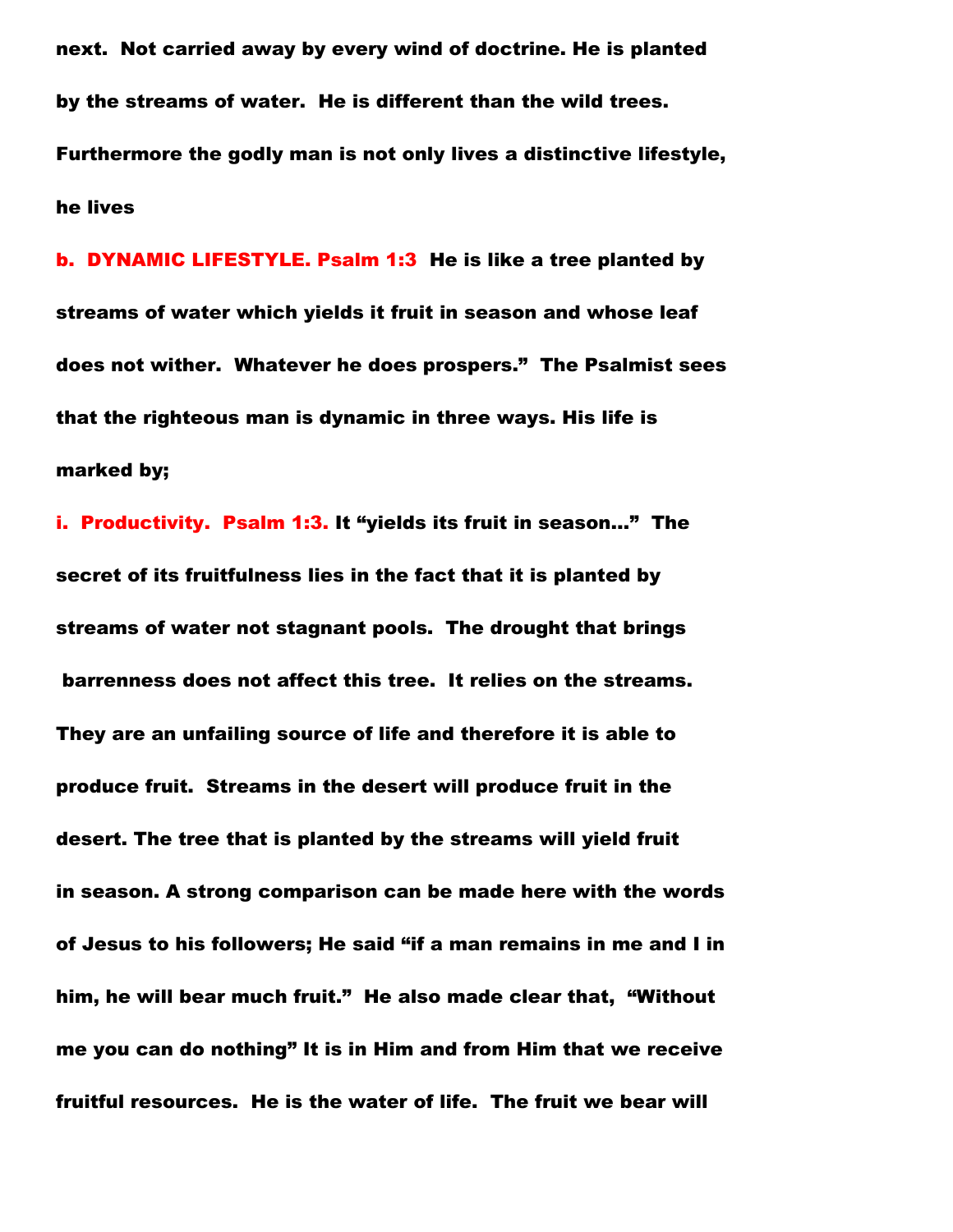be compatible with the life of Jesus. It will be the fruit of a Christ-like character. John the Baptist made it clear that we need to repent of sin and forsake sin and "produce the fruits of repentance." Matthew 3:8. We are, said Paul, to yield the fruits of the Spirit which are. "love, joy peace; patience, kindness, goodness, faithfulness, gentleness and self-control." The Godly man is dynamic because He yields fruit in season. His life is marked by productivity. It is also marked by.

ii. Vitality. Psalm 1:3. The Psalmist emphasizes this truth when he tells us that the leaves of the tree planted by the "streams do not wither." They are full of life. The are two types of tree in my yard. There are the trees whose leave fall in the autumn and then are those that have fresh pine needles. They are not affected by the frost, the snow or the blizzards. They are ever green. That is the picture of the righteous man. The Godly man is continually being filled with the life of God. His leaf does not wither. His life is marked by vitality. It is also marked by, iii. Prosperity. Psalm 1:3. "Whatever He does prospers…" This is not just a reference to the gain of material prosperity, a secular doctrine which has invaded some of the church almost to the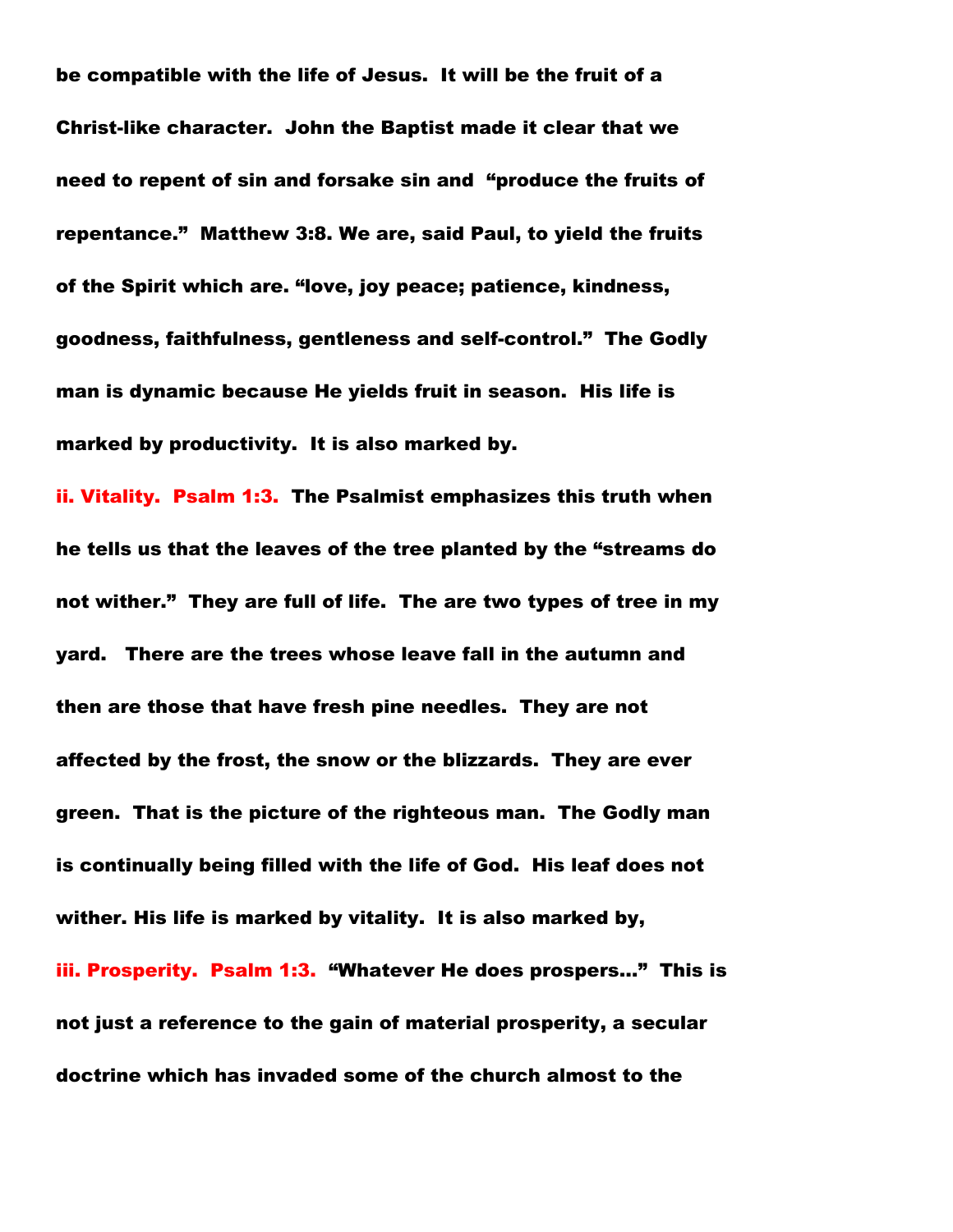point of obsession. The prosperity that we find in this Psalm is prosperity viewed from God"s point of view. God is not a get quick rich source. The Psalmist talks about a prosperity that is important to God. It is possible that it may involve material gain. But primarily, it refers to the words and the deeds and life of a person generally. Note what the Psalmist says. It is what the "righteous man does that prospers." The prosperity that is born of righteousness has permanent value. There are treasures on earth but God is primarily concerned that with treasures stored in heaven. That is true prosperity. Finally the Godly man is one who has,

# 3. DISCOVERED HIS DESTINY. Psalm 1:6.

The Psalmist says in v.6 "The Lord watches over the way of the righteous, but the way of the wicked will perish." There are certainties in these words. i. The Lord watches over His own. ii. The way of the wicked will perish. The Psalmist draws the line between the way of the righteous and the way of the wicked. The intent is to reveal the ultimate consequence of the way of life in which a person chooses to walk. We must face up to the truth that there are consequences for every decision made and every action taken. Simply said "What we sow we reap."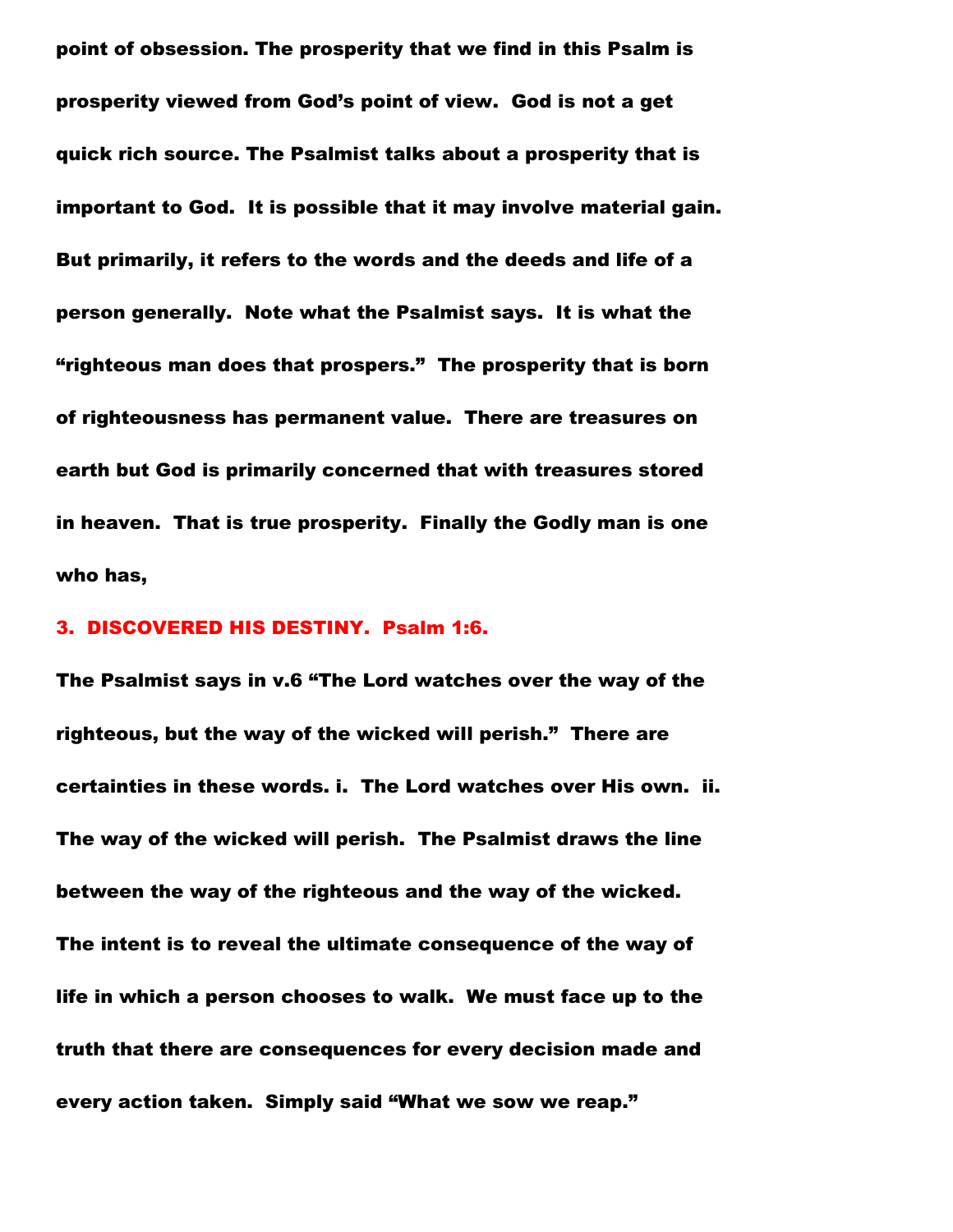Nothing we can do can change that. Each road has its separate ending or destiny. The Bible has always made this point. Jesus said that there are only two ways in life. There is the narrow way that leads to life and the broad way that leads to destruction. To walk in the way of righteousness is to walk in the way of security. "The Lord watches over His own." The security about which the Psalmist speaks has two faces to it. First of all,

#### a. THE AWARENESS OF AN IMMEDIATE SECURITY. Psalm 1:6.

What greater security is there than to know that the Lord watches over you? This is the root of his happiness. The Lord watches over me. J.C. Cariss in his own words tell how he remembered as a child it was necessary for him to return from school by the way of an old stone quarry. On winter evenings he frequently became terrified by odd-shaped boulders that seemed to him like horrible human monsters. On one particular evening he became so frightened that he ran back to the school master. He contacted his father, who came for him. Taking him by the hand, he walked with past the fearsome objects. And Cariss said that when he walked with him, he had no fear. He went on to say, that whenever during later years he became afraid of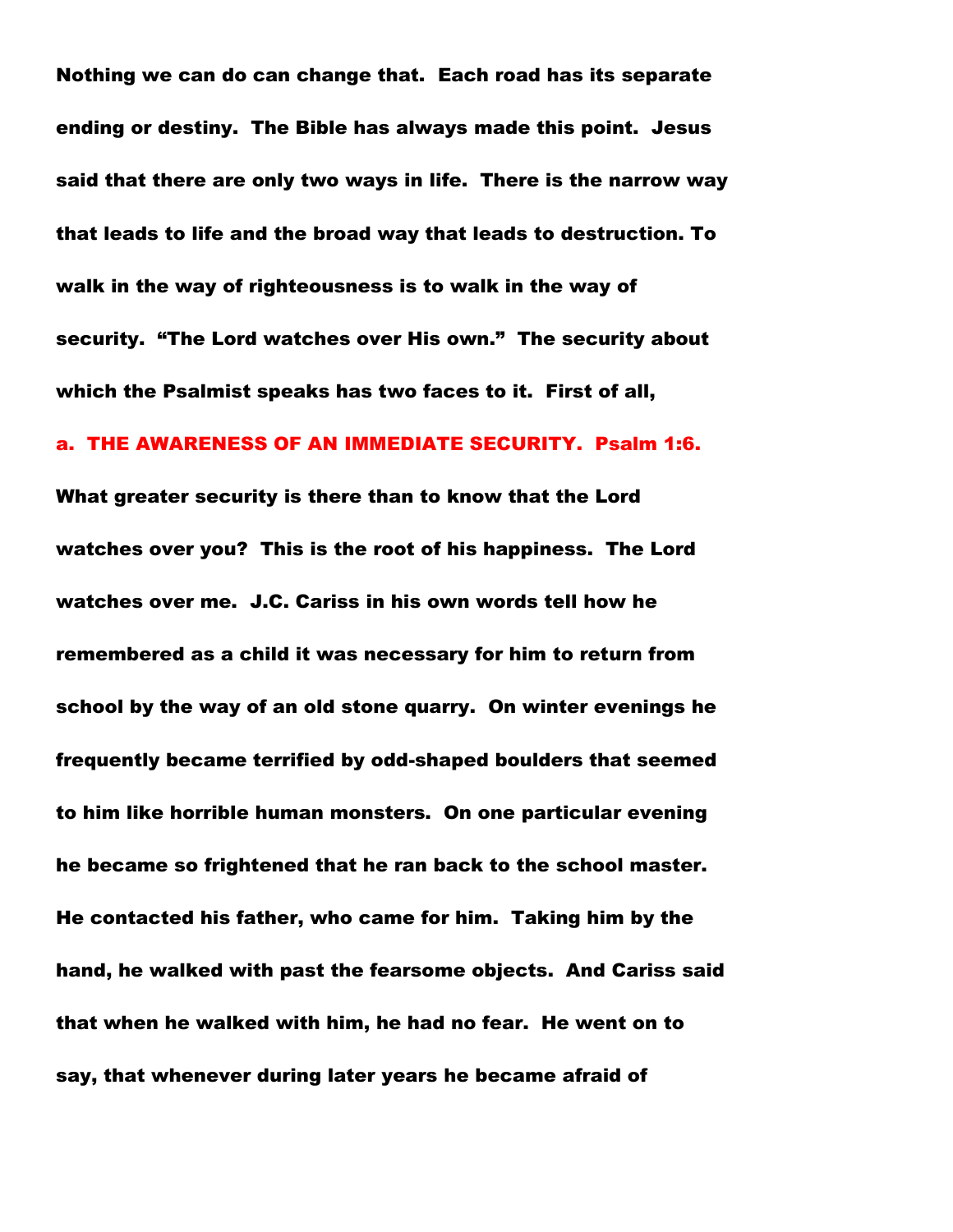the dangers alongside life"s road, he remembered that there is someone who cares and protects him along the road. The righteous man does not listen to the advice of the wicked. He does not stand in the way of sinners neither does he sit in the seat of the scoffers. He walks in the way of righteousness conscious that the Lord is watching over him. He is aware of an immediate security. But there is also,

#### b. THE AWARENESS OF AN ULTIMATE OR FINAL SECURITY.

Psalm 1:6. Again the psalmist brings into sharp focus that "lord watches over the way of the righteous, but the way of the wicked shall perish." Men and women are destined to hell without God.

But the Lord Jesus Christ made it possible to have the deep certainty of the gift of eternal life. The Salvation Army Officer John Allen said "I deserved to be damned but God interfered." The Cross was that interference. Because Jesus died for us on a Cross - because He shed His Precious Blood - because he paid the supreme price on that Cross we can have eternal life and know it. Hunt made millions of dollars as a Texas oil man. He was an aggressive business man who had little regard for time. His chief confidant said he was just apt to call in the middle of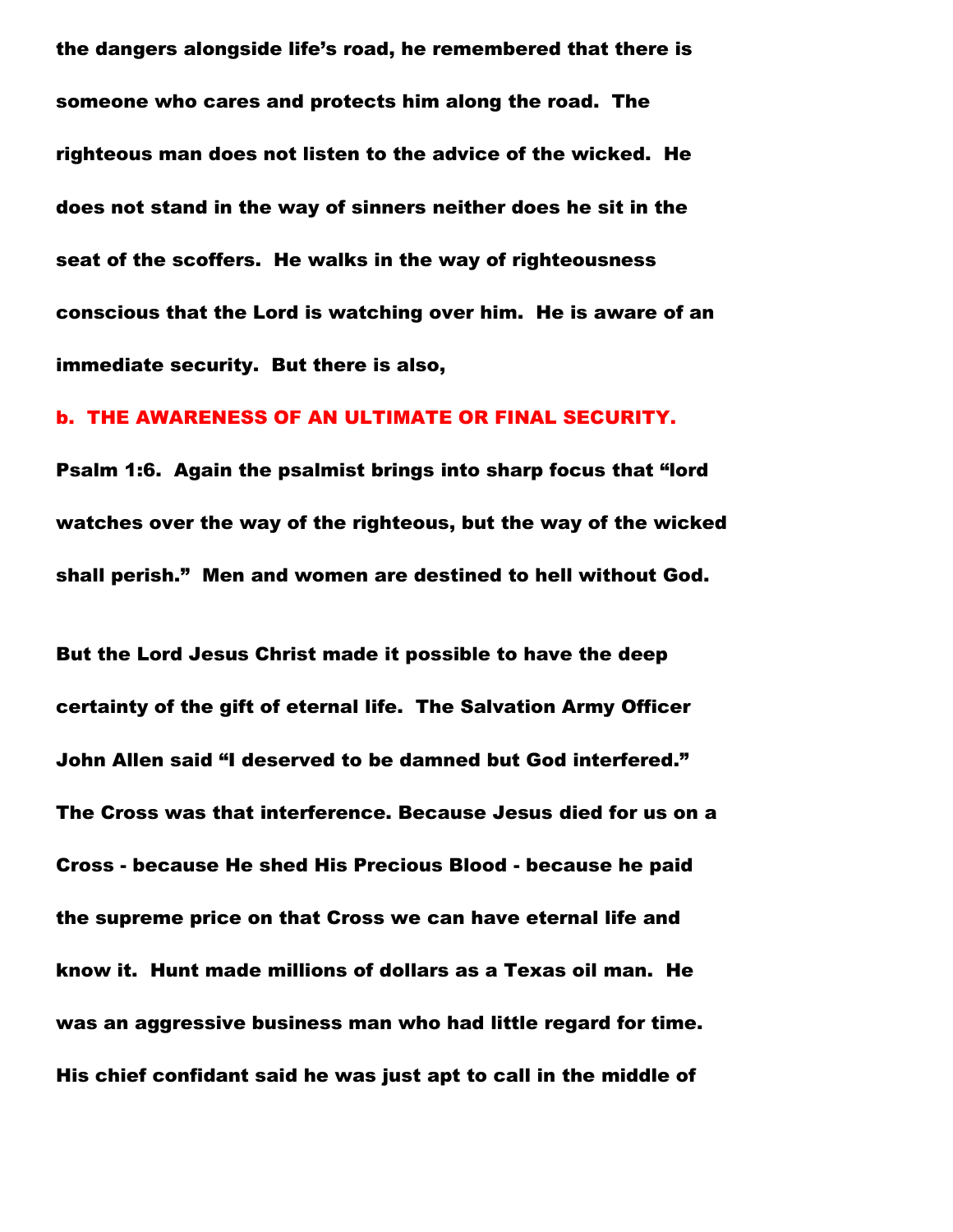the night as he was to call in the middle of the day. One night Hunt called him at 2.00 a.m. and said, "John, I just made the greatest trade of my life. I traded the here for the hereafter." That was the night Hunt became a Christian. Let me ask you "do you have that assurance?" The certainty and security of the Christian is that "The Lord watches over the way of the righteous…" The Godly man walks in this way.

#### **Conclusion**

As Fathers are we measuring up to what the Psalmist is talking about. Have we adopted the Psalmist values into our lives. The children are watching how we behave and listening to what we say. What priority does God and the attendance at his house have for you. What are you saying to them about God, and is your walk compatible with your talk. We must address this in our lives because how we live could influence their choices in life. A young man and his son were climbing a mountain. They came to a place where the climbing was difficult and even dangerous. The Father stopped to consider which way he should go. He heard the boy behind him say, "Choose the good path, Dad; I"m coming right behind you." What path have you chosen to follow? The path you choose could influence the children to go in the